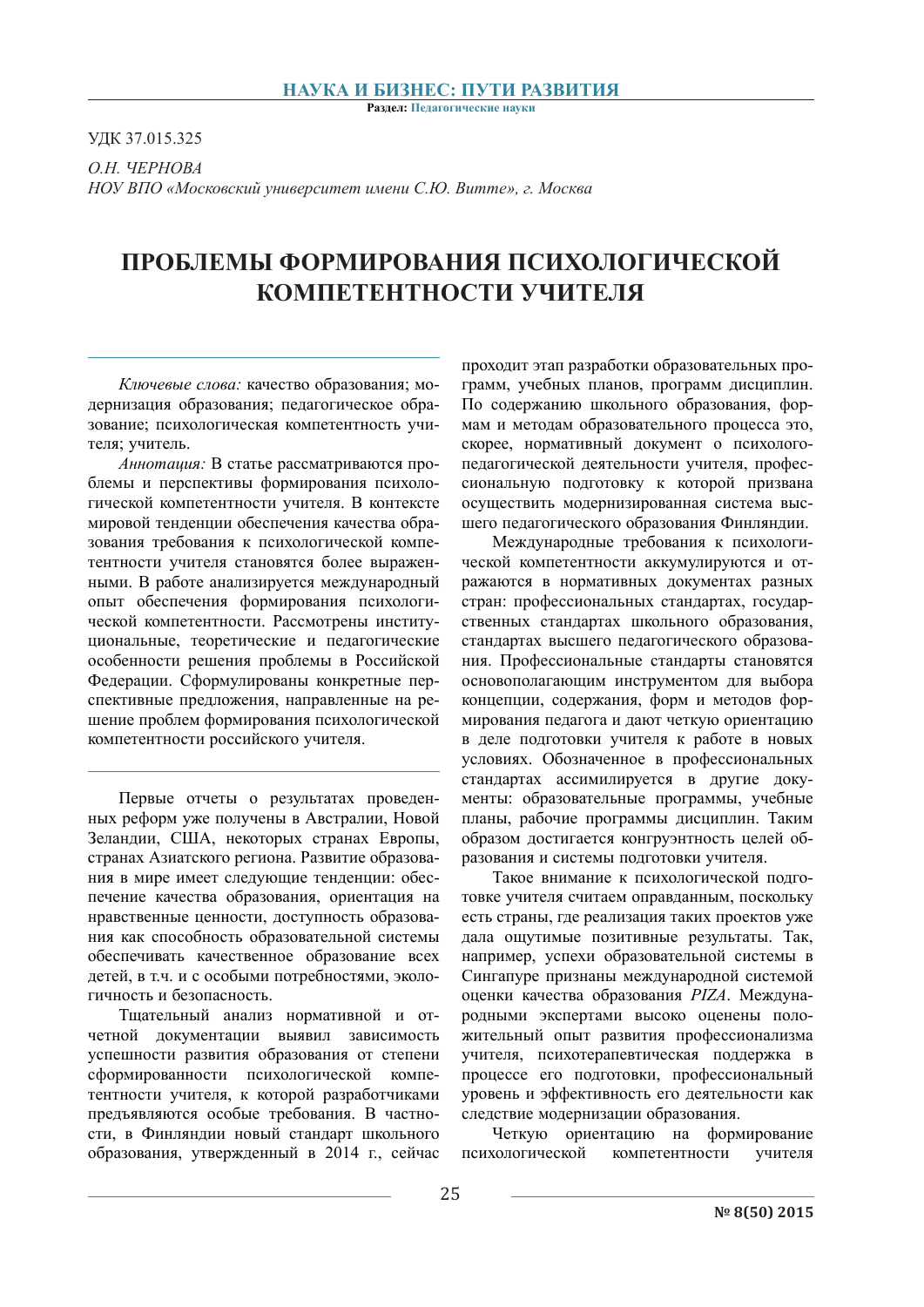**Section: Pedagogical Sciences**

Российской Федерации обеспечивает профессиональный стандарт «Педагог» [1]. Данный нормативный документ предполагает качественные изменения в системе подготовки педагога как по содержанию обучения, так и по глубине и прочности присвоения психологопелагогических знаний.

Согласно этому документу, в условиях внедрения новых образовательных стандартов требования и к психологической грамотности, и к психологической компетентности учителя становятся все более выраженными. Наряду со знаниями в сфере общей психологии, закономерностей возрастного развития, психодиагностики, документ предполагает умения учителя в разработке современных психолого-педагогических технологий, в использовании и апробации специальных подходов к обучению детей с особыми потребностями в образовании, детей, проявивших выдающиеся способности; умение в использовании конструктивных воспитательных усилий родителей детей; умение в управлении учебными группами, в создании деловой и дружелюбной атмосферы. Таким образом, проявление высокого уровня психологической компетентности - это не только требование международных тенденций развития образования, но и требование времени.

Было бы уместно предположить, что следуя идее целостности образования, психологические функции педагога, представленные в профессиональном стандарте, должны найти отражение и в утвержденных Минобрнауки Федеральных государственных образовательных стандартах высшего образования (ФГОС ВО) по направлению подготовки 44.04.01 «Педагогическое образование (уровень магистратуры)» [2].

Однако сопоставление профессионального стандарта «Педагог» и ФГОС ВО позволяет указать на следующее. Психологическая деятельность педагога, ясно очерченная и подробно описанная в профессиональном стандарте. не выделена как часть профессиональной деятельности во ФГОС ВО. Более того, обозначенные во ФГОС ВО компетентности даже не предполагают знание и использование психологии в педагогической практике. Мы считаем, что залача формирования психологической компетентности при таком положении вещей не войлет ни в примерные образовательные программы, ни в учебные планы, ни в рабочие программы дисциплин. Уникальная идея психологизации образовательного процесса «повисает», не найдя отражения в реальной практике подготовки педагога в вузе.

Попробуем задаться вопросом: в какой мере существующее положение с изучением предмета «психология» в свете современных требований к качеству образования обеспечивает сформированность психологической компетентности учителя? В утвержденном ФГОС ВО трудоемкость психологии составляет всего 10 зачетных единиц, стабильно скромное место психологии отводится и в учебных планах. Кроме того, психология только косвенно участвует в формировании общекультурных и профессиональных компетенций, которые предполагается сформировать у учителя в соответствии с ФГОС ВО. В то же время механическое увеличение количества часов по психологическому циклу не решит данную проблему: необходимо существенно менять направление в системе подготовки учителя в пользу ее психологизации.

Мы имеем в виду, что психологическая компетентность формируется не только и не столько за счет изучения психологии. Решение данной задачи - это целая комплексная система особых мер, направленных на профессиональное развитие учителя в условиях вуза. Это психологический опыт, полученный в процессе практической работы: изучение личности школьника, психологическое обоснование методов и технологий обучения, психологический анализ урока. Кроме того, психологическая компетентность формируется в процессе переживания личного психологического опыта. психологического анализа или терапии в индивидуальной или групповой форме.

В связи с ввелением понятия «психологическая компетентность» остановимся еще на одном понятии - предметной компетентности үчителя. Предметная компетентность учителя формируется посредством дисциплинарных циклов в форме лекционных занятий, практикумов, семинаров, интерактивных занятий, проектировочной деятельности, исследовательской работы и практики. Содержание формирования предметной компетентности - это система знаний, цикл дисциплин, который представлен необходимым количеством и качеством суммы знаний, уже накопленной в соответствующей профессиональной предметной сфере. Как видим, предметная компетентность, призванная реализовываться на психологическом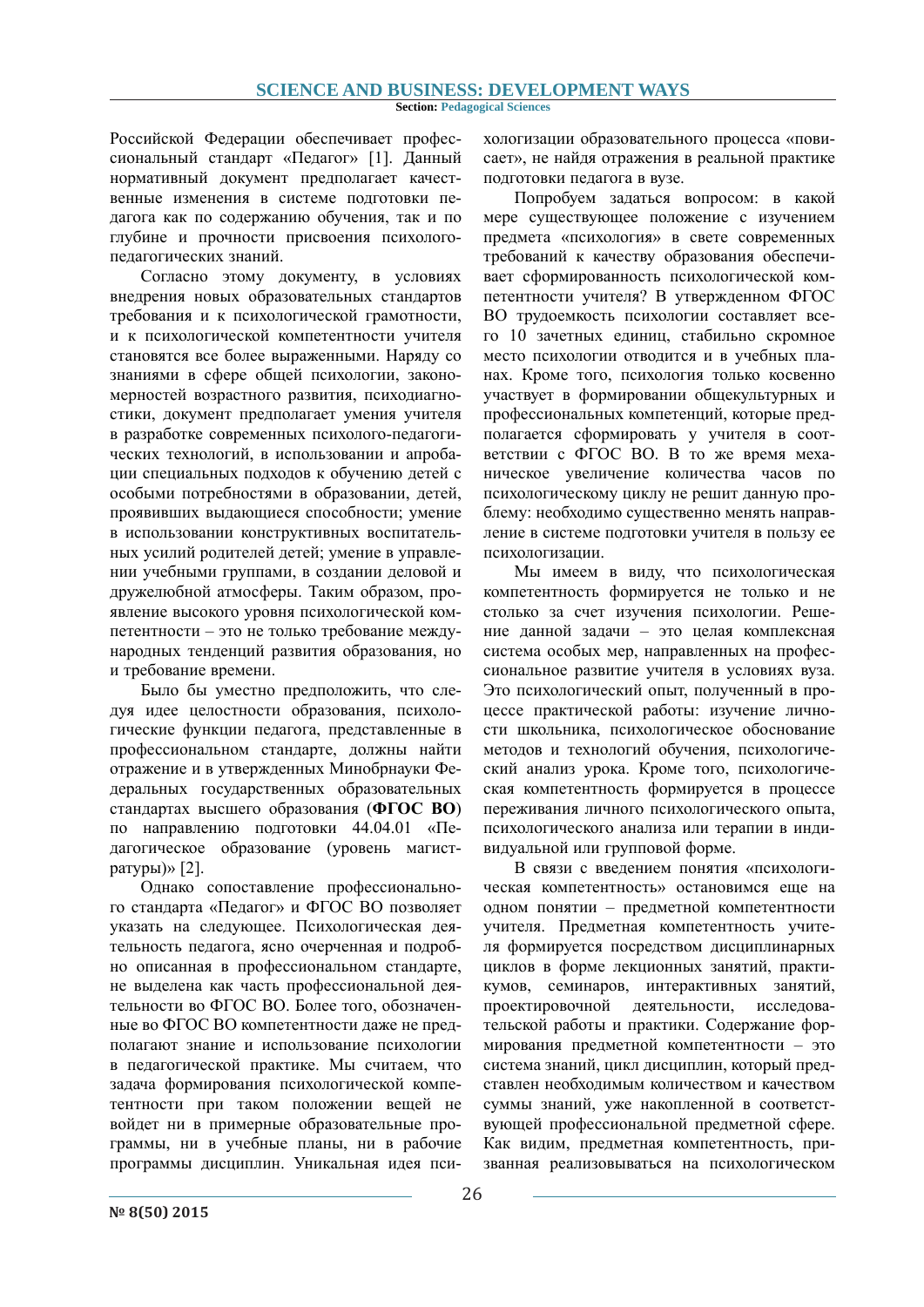Раздел: Педагогические науки

уровне по глубине и объему знаний, умений и навыков, занимает доминирующее положение, в то время как предметная и психологическая компетентности должны составлять единое непое

На первый взглял, в пелагогических вузах существуют возможности и ресурсы для формирования психологической компетентности учителя, поскольку одним из важнейших направлений подготовки, реализуемых практически в кажлом пелагогическом вузе, является «Психолого-педагогическое образование». Психологическая компетентность психолога и учителя имеет различие, заключающееся в особенностях их профессиональной деятельности, поэтому механический перенос системы психологической подготовки с одного стандарта на другой не даст желаемых результатов. С точки зрения психологической компетентности система подготовки и учителя, и педагога-психолога входит в явное противоречие с характером и содержанием их профессиональной деятельности. Парадокс заключается в том, что психологически компетентный профессионал, т.е. психолог, не находит полноценной востребованности своих компетенций в силу того, что его деятельность не предполагает постоянного динамичного, живого общения со стабильным составом учащихся, а учитель, психологическая компетентность которого востребована каждый миг. оказывается практически неподготовленным.

Именно поэтому в разграничении профессии психолога и учителя с точки зрения психологической компетентности мы видим концептуальную проблему.

Часть проблем формирования психологической компетентности относится к несовершенству методов и форм организации обучения в вузе, которые не соответствуют задаче формирования психологической компетентности выпускника вуза. Для формирования психологической компетентности необходимо включение в образовательную программу специальных психологических практик. Проблемой является и неготовность профессорско-преподавательского состава в рамках своей предметной сферы формировать психологическую компетентность будущего учителя.

В последние годы научный интерес к проблеме формирования психологической компетентности становится все более выраженным. В исследованиях периода с 2000 по 2015 гг. психологическая компетентность учителя обособ-

ляется в специальный термин [3-6]. При этом авторы декларируют различные подходы к проблеме формирования психологической компетентности. И это в конечном счете отражается на отсутствии единообразия в трактовке данного понятия.

Психологическую компетентность определяют как сумму необходимых психологических знаний (А.Д. Алферов) и психологических умений (И.С. Якиманская), как степень соответствия знаний, умений и навыков решению задач на психологическом уровне (М.Е. Бершадский), как интегрированный личностный ресурс в форме психологических функций (С.Н. Чаткина), как субъектное или психическое образование, как интегральную акмеологическую характеристику учителя (Т.Н. Щербакова).

Отметим, что наличие широкого спектра определений говорит о многозначности и объемности самого понятия. В качестве психологических критериев сформированности психологической компетентности исследователи определяют, в какой мере психологические знания учителя становятся основой для конструктивных профессиональных решений, насколько эти знания дают возможность творческой реализации профессиональной деятельности, насколько психологические знания интегрированы в концептуальный, тактический и операциональный уровни профессиональной компетентности (А.В. Гутко). Выявленные критерии предоставляют возможность построить систему оценки эффективности образовательных усилий по формированию психологической компетентности в вузе.

Психологическая компетентность выступает связующим звеном, обеспечивающим целостность, динамичность, активность личности профессионала. Таким образом, психологическая компетентность обеспечивает личности тенденцию профессионального развития, профессиональную устойчивость, осмысленность, удовлетворенность, профессиональную свободу и ответственность личности, дает учителю внутренний ресурс и мотивацию для инновационной деятельности.

Особо ценным считаем исследование Т.Н. Щербаковой [7], в котором сформулированы этапы формирования психологической компетентности в логичной последовательности: принятие психологической грамотности как ценности, переосмысление и освоение нового психологического знания, систематизация и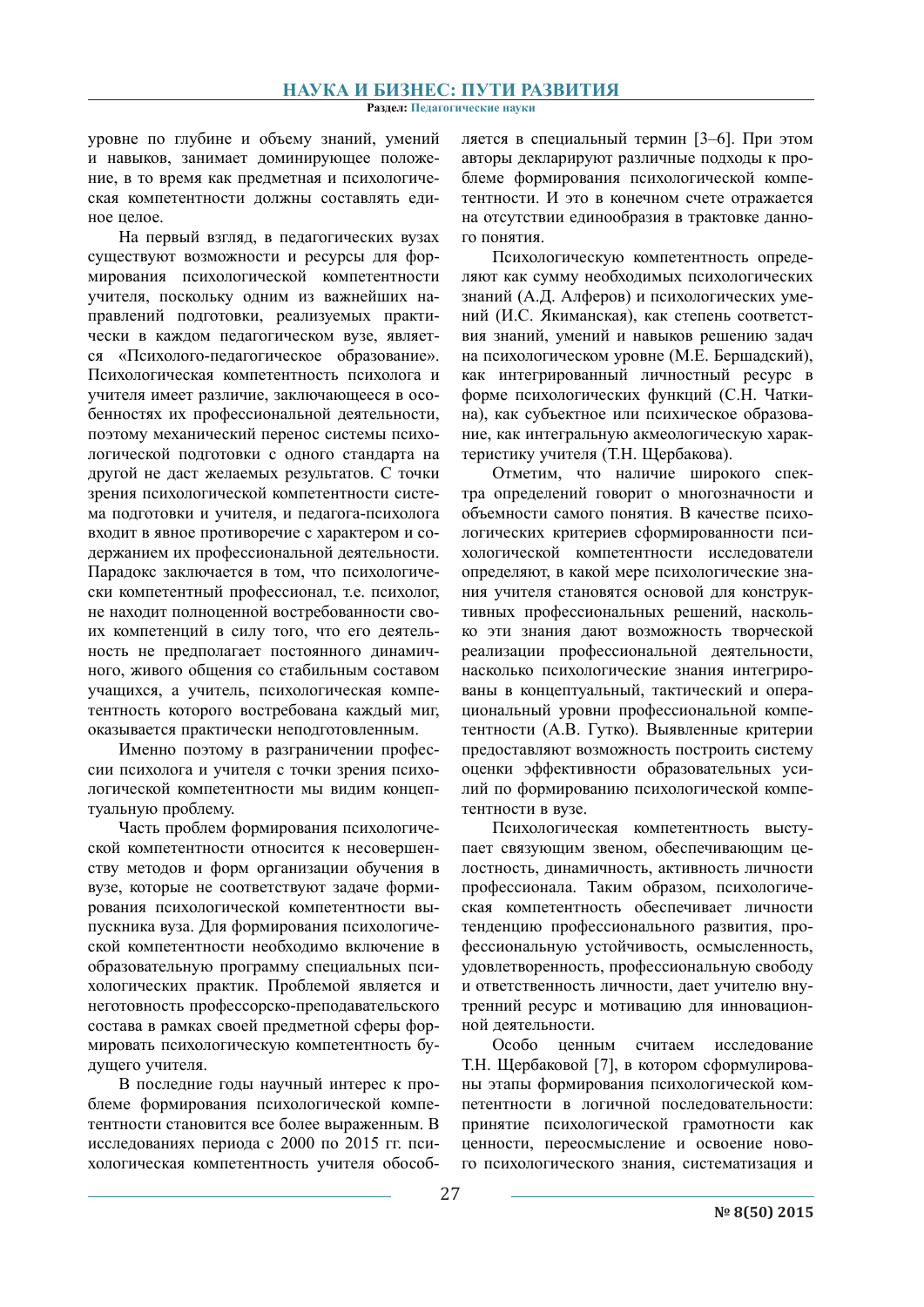#### **Section: Pedagogical Sciences**

обобщение способов компетентных действий, расширение сферы психологической компетентности, интеграция психологических знаний в другие сферы личной и профессиональной жизни. Знание и учет закономерностей и этапов формирования психологической компетентности дает возможность психологически грамотно и научно построить траекторию формирования психологической компетентности в вузе, отобрать и разработать содержание психологической подготовки учителя, методически грамотно оснастить учебный процесс.

Считаем необходимым отметить, что проблема формирования психологической компетентности учителя наталкивается на противоречие, заключающееся в неточном понимании и трактовке самого понятия психологической компетентности.

С одной стороны, психологическая компетентность - неотъемлемая часть профессиональной компетентности педагога, при отсутствии которой даже и не мыслится эффективная педагогическая деятельность. С другой стороны, психологическая компетентность учителя это то, что в своих проявлениях вступает в противоречие с педагогической компетентностью на уровне целей, установок, смыслов, позиций, а значит, технологий и содержания). Это утверждение основывается на ряде исследований, проведенных в последние годы. В частности, исследование Д.В. Обориной достоверно и аргументированно доказывает, что психологическая профессиональная деятельность по структуре и содержанию качественно отличается от педагогической. Эти различия проявляются в ориентации на личность (как учащегося, так и самого себя как субъектов образовательной деятельности). Психологическая компетентность воплощается в ориентации на ценности свободы, познания, эрудированности, для педагогов же более значимыми оказываются ценности счастливой семейной жизни, воспитанности, аккуратности, непримиримости к недостаткам в себе и в других. Различия выявлены и в стиле общения: психологи не склонны к контролю, проявляют демократизм, а педагоги стремятся контролировать, авторитарны в общении с детьми. Таким образом, психологическая компетентность вылелилась как та профессиональная психологическая особенность, которая так необходима будущим педагогам, и которая без целенаправленного систематического педагогического воздействия не формируется и не развивается не только в вузе, но и в процессе профессионального опыта. Противоречие разрешается в условиях научно обоснованной, нормативно зафиксированной, методически разработанной системы формирования психологической компетентности.

Вышеобозначенное высвечивает проблему содержательной стороны формирования психологической компетентности. В качестве научного и дисциплинарного ресурса формирования психологической компетентности учителя может выступить новое направление психологопедагогической мысли - психодидактика. В психодидактике аккумулирован научный методологический опыт, накопленный в зарубежной и отечественной возрастной психологии, психологии познания, концепциях развивающего образования. Психодидактика - обособленная отрасль научного познания, дающая ответы на ключевые вопросы педагогической практики в современных условиях модернизации образования (инклюзивности, доступности, экологичности). Метолологические основы психолилактики, реализованные в подготовке учителя, станут ресурсом для формирования мировоззренческой профессионально-психологической позиции будущего учителя. Теоретическая часть психодидактики (концепции развивающего образования, психологии познания, концепции проблемного обучения, классические труды по педагогике, клинической и специальной психологии) составит структурно-деятельностную часть психологической компетентности, обеспечит понимание и осмысление закономерностей функционирования психики в условиях образования, обеспечит учителя технологиями обучения, воспитания и развития учащегося в соответствии с новой концепцией школьного образования.

Формирование психологической компетентности учителя как процесс выявило ряд проблем: разграничения психологической и предметной компетентности учителя, разграничения в формировании психологической компетентности учителя и психолога в условиях вузовской подготовки специалиста, соотнесения содержательной стороны понятия психологической компетентности учителя, форм и методов ее формирования, учета формирования психологической компетентности учителя как одного из целеполагающих направлений при разработке нормативных документов по подготовке учителя, совершенствования учебно-методического и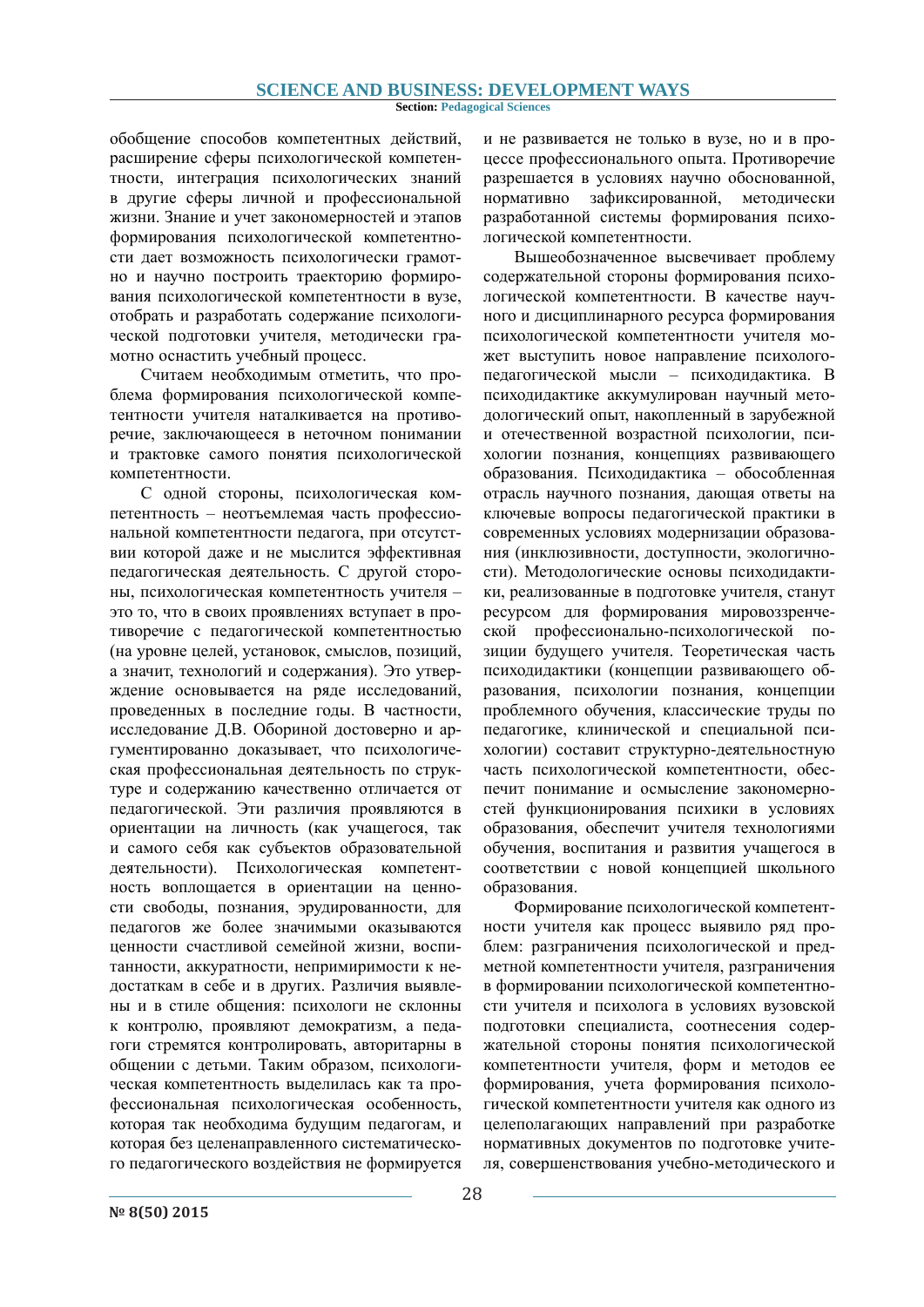Раздел: Педагогические науки

организационного обеспечения формирования психологической компететентности учителя, а также подготовки профессорско-преподавательского состава к этой работе.

Мировым педагогическим сообществом признается факт обусловленности качества образования высоким уровнем сформированности психологической компетентности учителя. В Российской Федерации теоретически разработана система формирования психологической компетентности учителя в условиях образования. Однако реализации идеи формирования психологической компетентности препятствует рассогласование в нормативных документах, регламентирующих подготовку учителя. В по-

следнее время психологическая наука весьма активно разрабатывает тему психологической компетентности учителя в контексте содержания понятия, свойств, функций, критериев развития, этапов формирования психологической компетентности. Тем не менее, психологическая деятельность учителя представляет собой особенную психологическую реалию и требует научного обособления. В целях формирования психологической компетентности необходима разработанная система, включающая предметную, содержательную и методическую составляющую. В решении вышеуказанных проблем мы видим перспективы формирования психологической компетентности.

Статья опубликована при поддержке РГНФ. Грант № 15-06-10975.

### Список литературы

1. Приказ Минтруда России № 544н от 18 октября 2013 г. «Об утверждении профессионального стандарта «Педагог (педагогическая деятельность в сфере дошкольного, начального общего, основного общего, среднего общего образования) (воспитатель, учитель)» Зарегистрирован в Минюсте 6 декабря 2013 г., № 30550 [Электронный ресурс]. – Режим доступа: www.rosmintrud.ru/docs/ mintrud/orders/129.

2. Приказ Минобрнауки России от 21.11.2014 № 1505 «Об утверждении федерального государственного образовательного стандарта высшего образования по направлению подготовки 44.04.01 Педагогическое образование (уровень магистратуры)». Зарегистрировано в Минюсте России 19.12.2014 г. № 35263 [Электронный ресурс]. – Режим доступа: fgosvo.ru/uploadfiles/fgosvom/ 440401.pdf.

3. Оборина, Д.В. Взаимопонимание и взаимодействие психолога и учителя / Д.В. Оборина // Педагогическая психология. Хрестоматия. – Челябинск: Издательство ЮРГУ, 1999.

4. Маркова, А.К. Психология профессионализма / А.К. Маркова. - Международный гуманитарный фонд «Знание», 1996.

5. Митина, Л.М. Психология труда и профессионального развития учителя / Л.М. Митина. М.: Акалемия. 2004.

6. Щербакова, Т.Н. Психологическая компетентность учителя / Т.Н. Щербакова. -Ростов-на-Дону, 2005.

7. Гутко, А.В. Психологическая компетентность в структуре профессиональной подготовки будущего педагога / А.В. Гутко // Известия Самарского научного центра РАН. - 2011. - № 2-6. - Т. 13.

8. Чернова, О.Н. Психологические особенности переживания профессионального стресса в период адаптации к профессиональной деятельности / О.Н. Чернова, Е.С. Мордас, Э.Н. Рзаева // Сборники конференций НИЦ Социосфера. - 2014. - № 57. - С. 176-180.

9. Сурат, Л. Взаимосвязь управленческих умений и стиля руководства менеджеров Российских компаний / Л. Сурат, О. Чернова // Кадровик. - 2013. - № 6. - С. 62-69.

#### **References**

1. Prikaz Mintruda Rossii № 544n ot 18 oktjabrja 2013 g. «Ob utverzhdenii professional'nogo standarta «Pedagog (pedagogicheskaja dejateľnosť v sfere doshkoľnogo, nachaľnogo obshhego, osnovnogo obshhego, srednego obshhego obrazovanija) (vospitatel', uchitel')» Zaregistrirovan v Minjuste 6 dekabrja  $2013$  g.,  $\mathcal{N}_2$  30550 [Jelektronnyj resurs]. – Rezhim dostupa : www.rosmintrud.ru/docs/mintrud/orders/129.

2. Prikaz Minobrnauki Rossii ot 21.11.2014 № 1505 «Ob utverzhdenii federal'nogo gosudarstvennogo